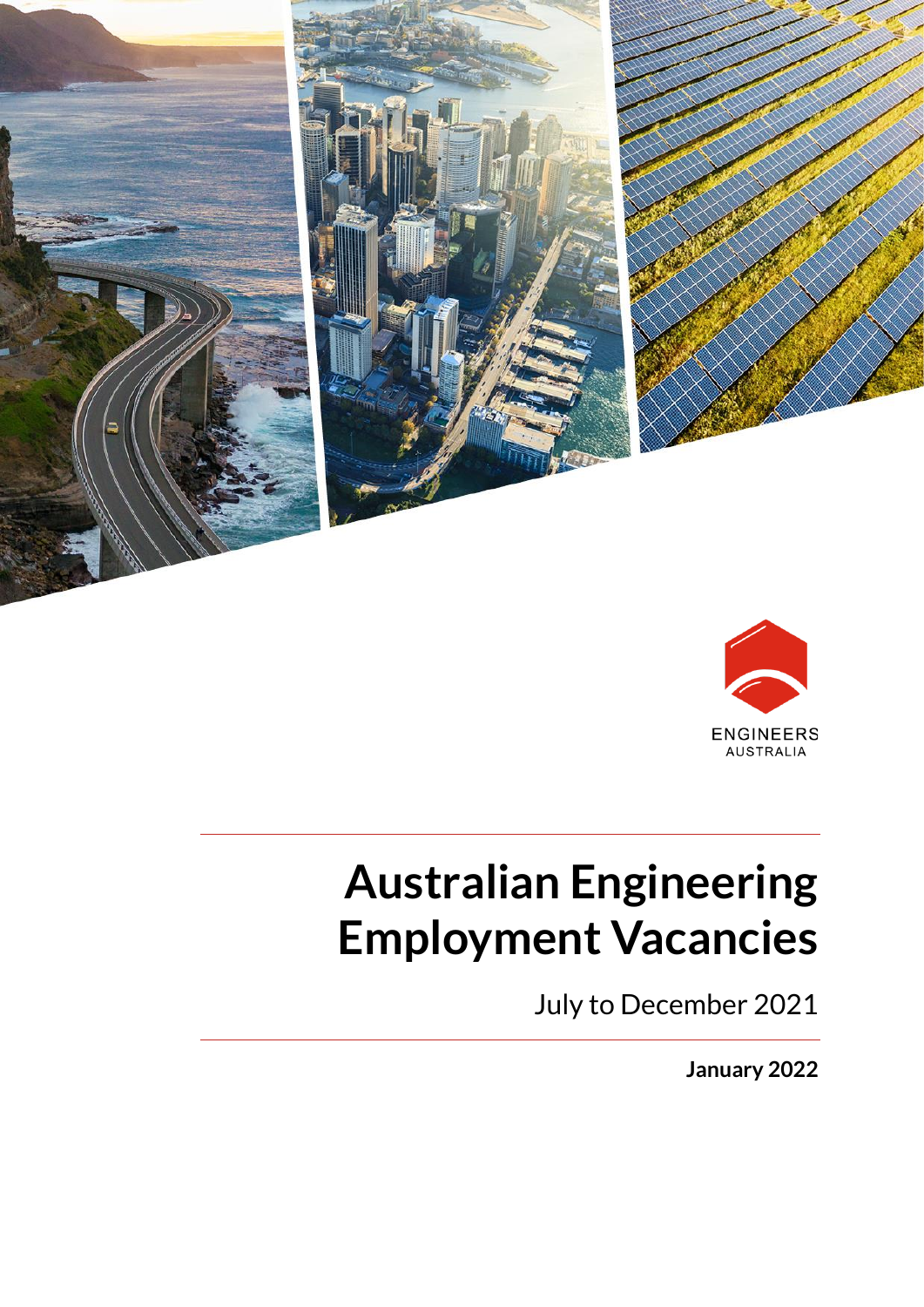

Australian Engineering Employment Vacancies

Author: Michael Bell and Thomas Mortimer

Engineers Australia 11 National Circuit, Barton ACT 2600 Tel: 02 6270 6555 Email[: policy@engineersaustralia.org.au](mailto:policy@engineersaustralia.org.au)

www.engineersaustralia.org.au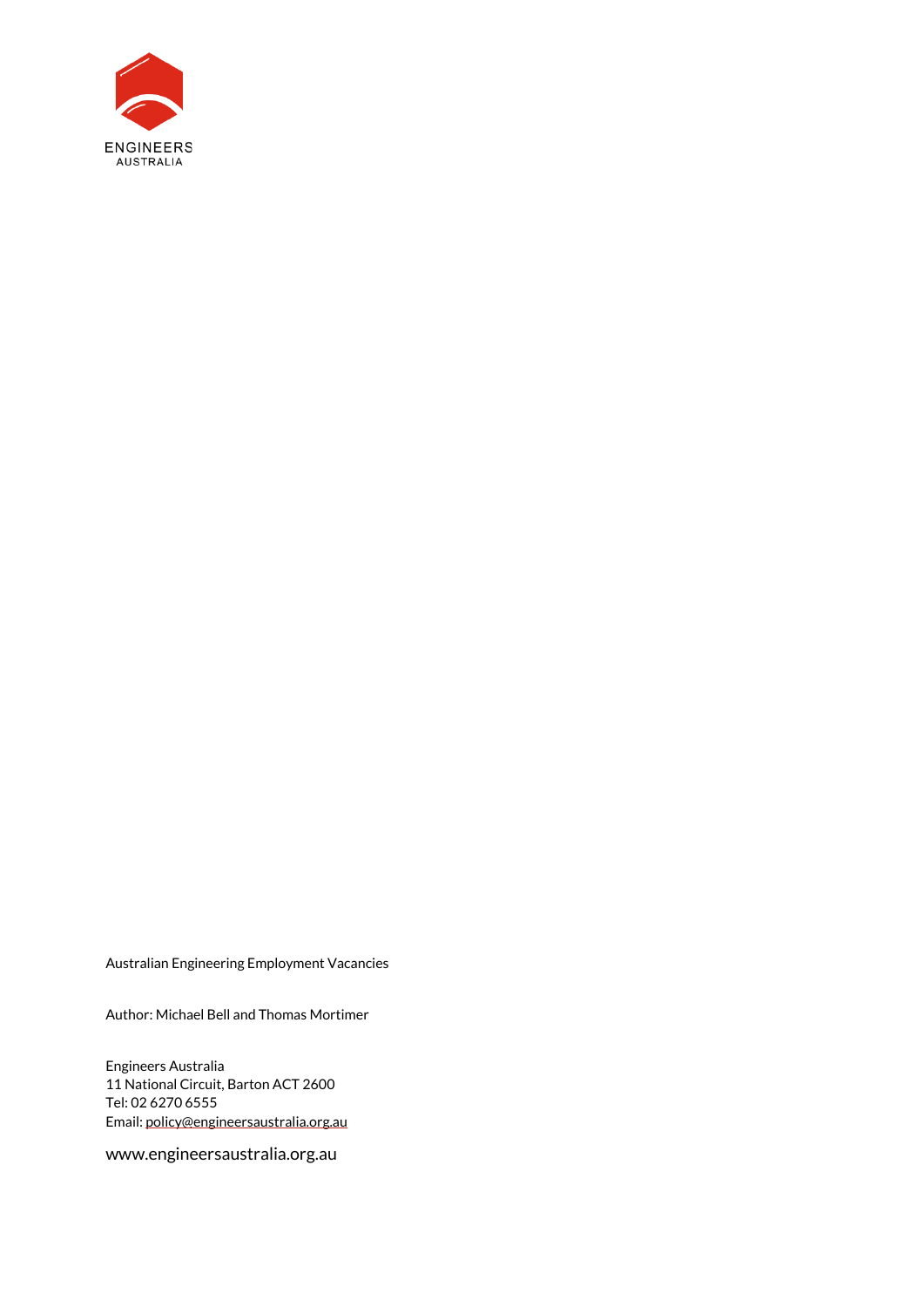#### **Table of Contents**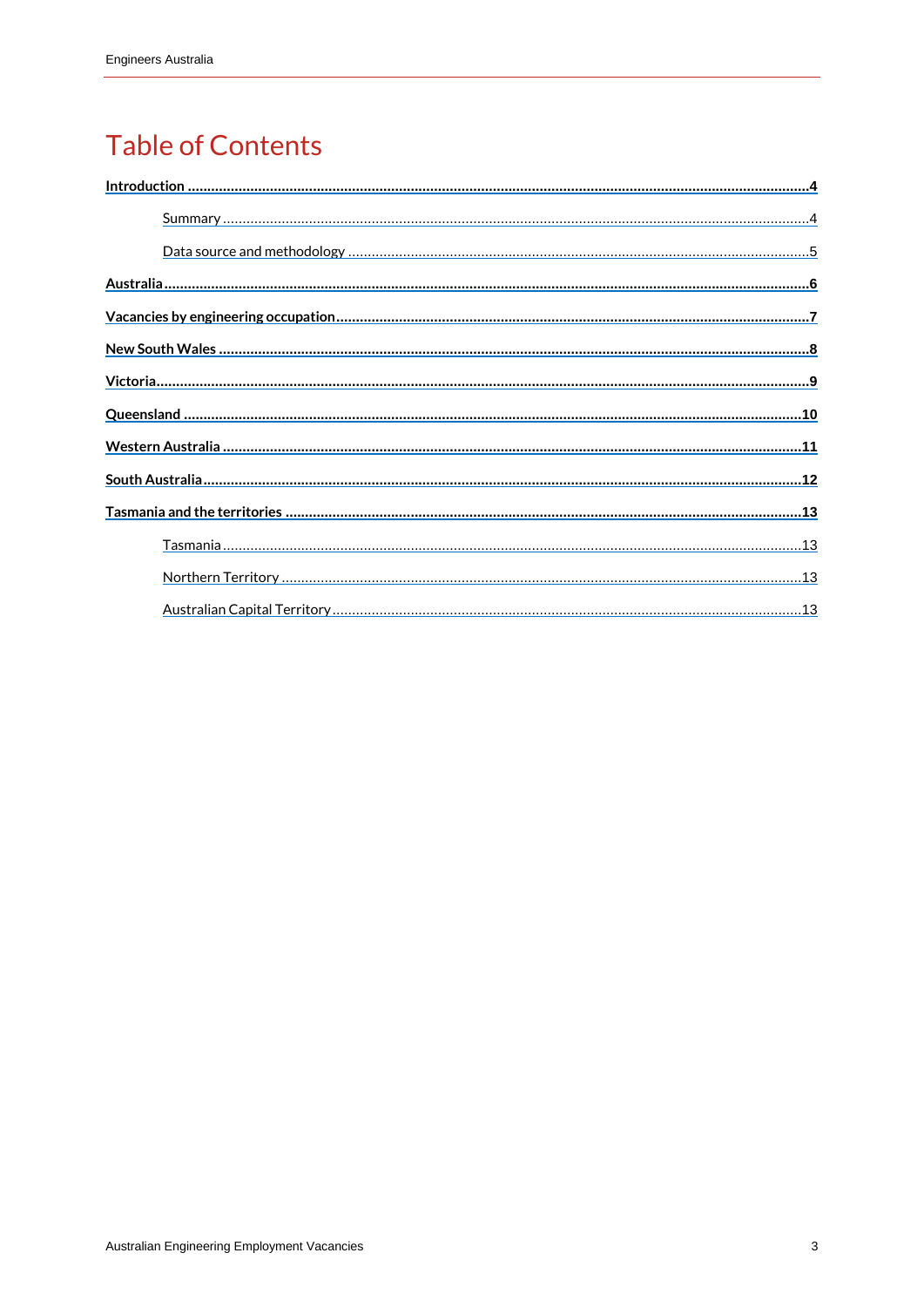## <span id="page-3-0"></span>**Introduction**

The second half of 2021 was dominated by continuing uncertainty around the global pandemic. Gross Domestic Product (GDP) fell 1.9 per centin the September quarter due to lockdowns in New South Wales, Victoria and the Australian Capital Territory triggered by the Delta outbreak of COVID-19.<sup>1</sup> In the September quarter, high vaccination rates were ultimately achieved, the outbreak subsided, lockdowns eased, and recovery commenced. But the recent emergence of the Omicron variant has left most governments struggling to balance their public health response with a firm desire not to resume lockdowns.

Reduced restrictions post-Delta were expected to support further economic recovery.<sup>2</sup> In November 2021, the Reserve Bank of Australia reported growth rates consistent with those prior to the Delta outbreak. It projected growth of approximately 3 per cent in 2021, and about five and a half percent in 2022.<sup>3</sup> However, the Omicron outbreak has seen both spending and consumer confidence severely impacted. Thousands of businesses have also been forced to close temporarily as the pathogen spreads at rates not seen in Australia since its emergence. The precise impact of the current outbreak on the economy is not yet clear. Nonetheless, the expectation that the outbreak may peak in January offers hope of mitigation.

The engineering profession continues to adapt to the challenges ofthe pandemic, supported by investment and policy initiatives from government. Engineers have remained in the spotlight with several major stimulus projects from the Commonwealth relying on the profession's skills and expertise.

Nationally, only a small increase in vacancies was recorded in the second half of 2021, though vacancy rates remained high for the year as a whole - increasing by 50 per cent year-on-year. State and Territory trends were similar: While all major states reported increased vacancies for the year, many registered declines in the September and December quarters.

Continued demand has also fuelled the ongoing engineering skills shortage, with the shortfall especially pronounced for niche engineering skills and skills in high demand due to major stimulus projects. This issue is multifaceted. The immediate shortfall stems from increased demand while international borders have been effectively closed for nearly two years - limiting skilled migration. When borders reopen, these pressures will ease. However, strong demand for engineers is by no means unique to Australia, with heightened efforts to attract engineering talent across the region and the world. In the medium to long-term, Australia must reconsider the extent of its reliance on further migration to address skills supply issues. Engineers Australia research has shown there is a significant cohort of migrant engineers already in Australia who have long-term difficulties securing employment appropriate to their experience.<sup>4</sup> Tapping into this latent supply offers one means of easing skills shortages.

#### <span id="page-3-1"></span>**Summary**

- High vaccination rates facilitated an easing of lockdowns in the September quarter, fuelling economic recovery.
- While GDP had been expected to grow by approximately 3.0 per cent in 2021, and by about five and a half percent in 2022,<sup>5</sup> the Omicron outbreak has clouded the macroeconomic outlook.
- Engineering vacancies increased nationally in 2021 despite growing only 4 per cent in the second half of the year.
- Major states reported increased vacancies for the year, though they recorded limited or negative growth in the September and December quarters.
- The engineering profession remains resilient amid the pandemic. On the back of considerable fiscal stimulus and reopening, its outlook remains positive.

<sup>1</sup> 'Statement on Monetary Policy – November 2021' *Reserve Bank of Australia* (accessed 19 January 2022)

<sup>&</sup>lt;https://www.rba.gov.au/publications/smp/2021/nov/overview.html>

<sup>2</sup> ibid

<sup>3</sup> ibid

<sup>4</sup> Romanis, J 'Barriers to Employment for Migrant Engineers; Research Report' *Engineers Australia* (accessed 23 November 2021)

[<sup>&</sup>lt;https://engineersaustralia.org.au/sites/default/files/resource-files/2021-10/barriers-employment-migrant-engineers.pdf>](https://engineersaustralia.org.au/sites/default/files/resource-files/2021-10/barriers-employment-migrant-engineers.pdf)

<sup>5</sup> ibid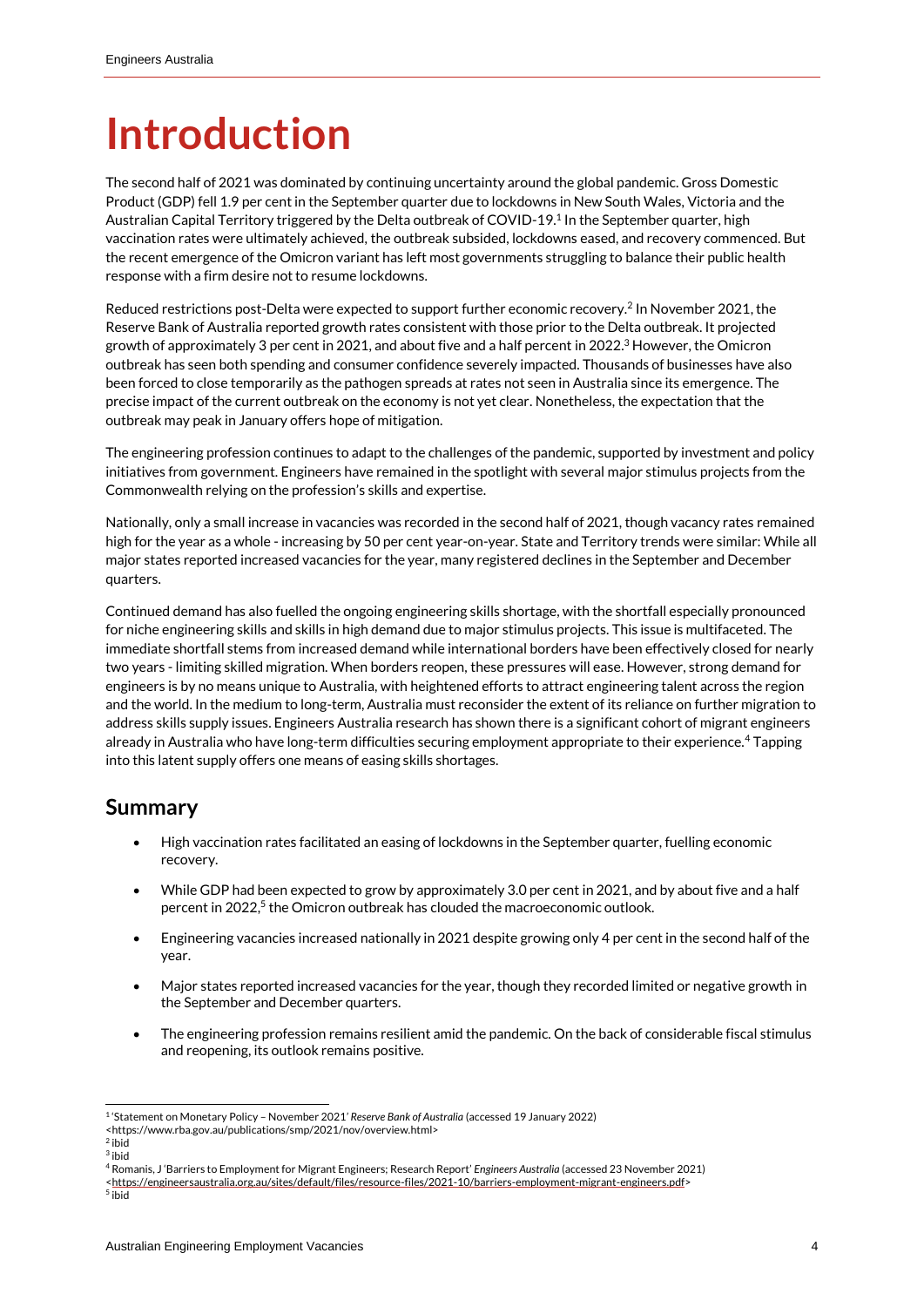• However, the profession is reporting a skills shortage throughout Australia, due to a shortfall of international migrants and increased projects requiring engineering skills.

#### <span id="page-4-0"></span>**Data source and methodology**

This report investigates engineering employment trends in Australia through analysis of engineering vacancies data produced by the Department of Employment, Skills, Small and Family Business (the Department).

The Department published a monthly Internet Vacancy Index (IVI), analysing job vacancy trends over the preceding 12 months using advertisements published on *CareerOne*, *Seek* and *JobSearch*. This most recent data released was for the period to December 2021.

Advertised vacancies provide a valuable gauge of the labour market. In general, as vacancies increase, unemployment falls and vice versa (the 'Beveridge Curve'), providing a broad indication of the direction of the engineering labour market. This should not be read as a report on specific job numbers but rather as a valuable analysis of vacancy trends which provides a broad indication of the direction of the engineering labour market. It includes Australian, state and territory trends as well as trends in a range of specific engineering occupations. The index includes data on all major engineering occupations:

- Civil engineering professionals<sup>6</sup>
- Chemical and materials engineers<sup>7</sup>
- Electrical engineers $8$
- Electronics engineers<sup>9</sup>
- $\bullet$  Engineering managers<sup>10</sup>
- Information and Communication Technologies (ICT) support and test engineers<sup>11</sup>
- Industrial, mechanical and production engineers<sup>12</sup>
- Mining engineers $13$
- Telecommunications engineers<sup>14</sup>
- Other engineering professionals<sup>15</sup>

Some occupations where the number of employed persons is too small to allow for meaningful analysis may be excluded from this analysis.

<sup>&</sup>lt;sup>6</sup> The IVI's 'Unit group 2332' - including civil engineers, geotechnical engineers, quantity surveyors, structural engineers and transport engineers <sup>7</sup> Unit group 2331 - including chemical engineers and materials engineers

<sup>8</sup> Unit group 2333

<sup>9</sup> Unit group 2334

<sup>10</sup> Unit group 1332

<sup>11</sup> Unit group 2632 - including ICT quality assurance engineers, ICT support engineers and ICT systems test engineers. Some caution should be taken with this data, as whether relevant employment constitutes engineering-specific work is often difficult to gauge.

<sup>12</sup> Unit group 2335 – including industrial engineers, mechanical engineers and production or plant engineers

<sup>13</sup> Unit group 2336 – including petroleum engineers

<sup>14</sup> Unit group 2633 – including telecommunications engineers and telecommunications network engineers

<sup>15</sup> Unit group 2339 – including aeronautical engineers, agricultural engineers, biomedical engineers, engineering technologists, environmental engineers, naval architects and engineering professionals not elsewhere classified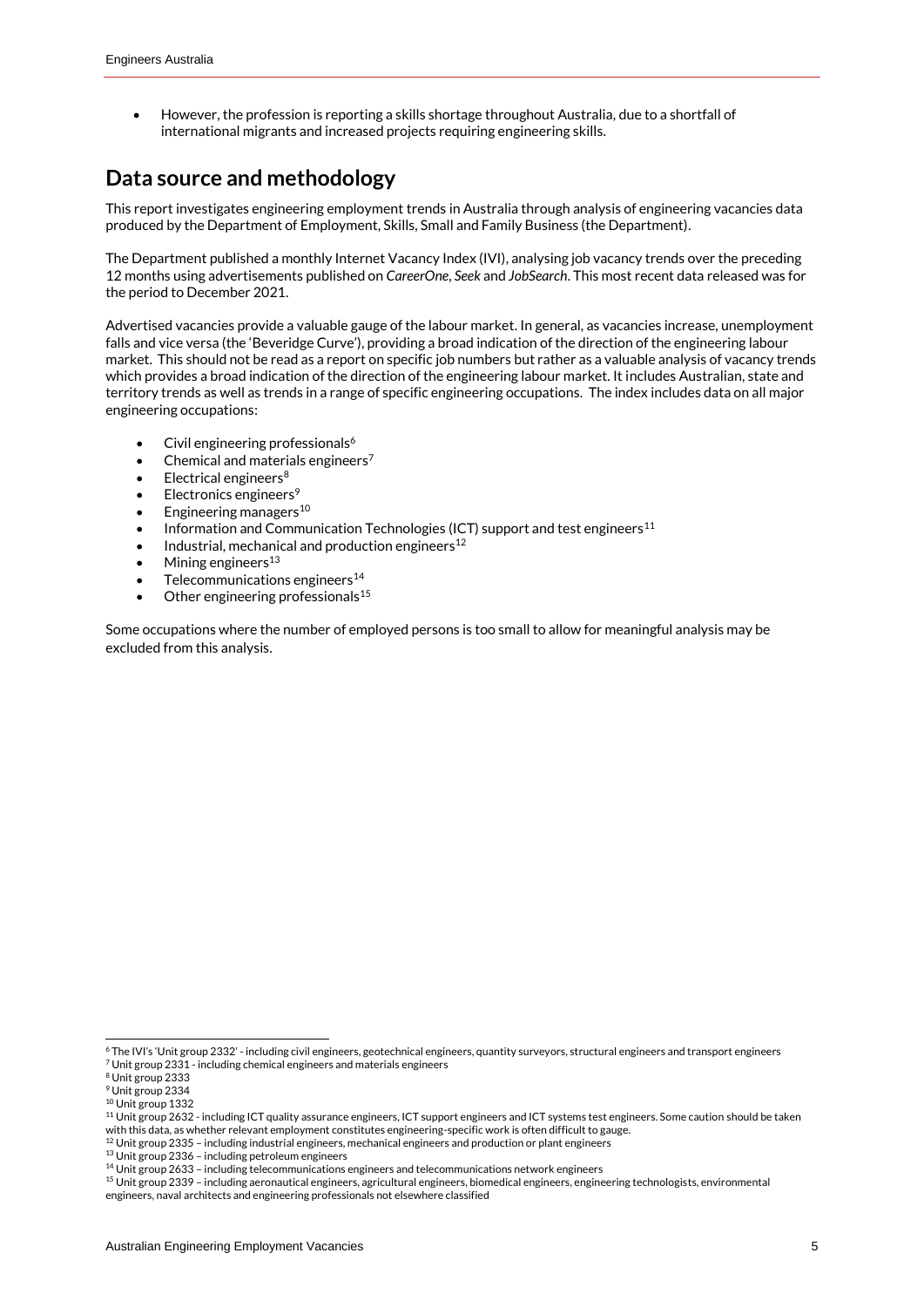## <span id="page-5-0"></span>**Australia**

The second half of 2021 saw limited growth in engineering vacancies across Australia, with an increase of only 4 per cent nationally. Vacancy growth stagnated in the December quarter following the emergence of the COVID-19 Omicron variant. Nonetheless, vacancy numbers remained high relative to the pre-pandemic period, with an increase of 50 per cent year-on-year. Employment prospects for engineers remains positive, with demand outstripping supply in some sectors. This trend is largely consistent with that observed in other professions and the labour market as a whole.





- **12 month** engineering vacancy growth rate<sup>16</sup>: **+50%**
- **6 month** engineering vacancy growth rate: **+4%**
- **3 month** engineering vacancy growth rate: **+0%**

<sup>&</sup>lt;sup>16</sup> All growth rate figures cited in this report are for growth in engineering vacancies to December 2021.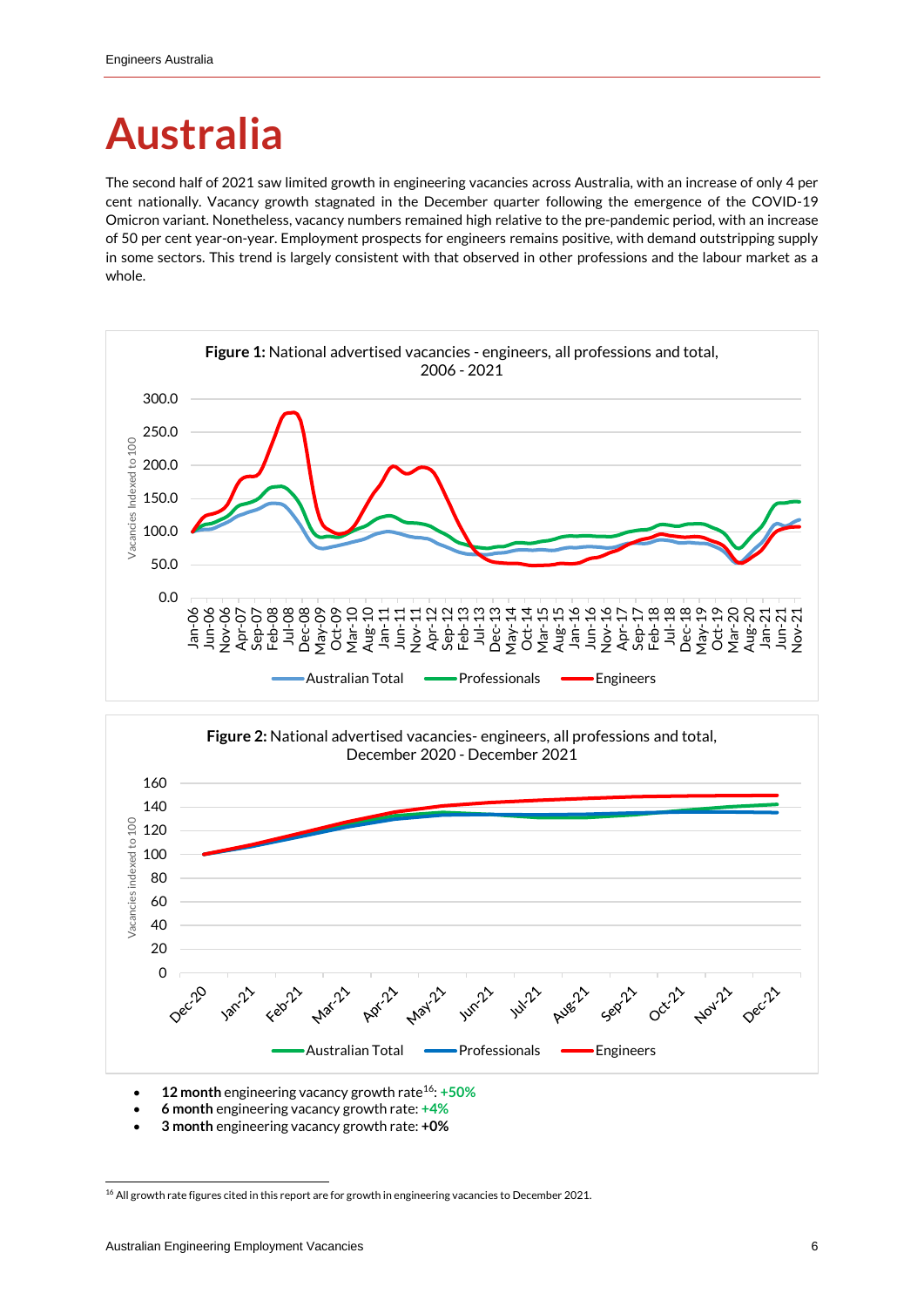### <span id="page-6-0"></span>**Vacancies by engineering occupation**

Total engineering vacancies rose through most of 2021, though the emergence of the Omicron variant in November and December corresponded with a modest reversal.

At the occupation level, civil engineers were most in demand during the second half of 2021. Demand for civil engineers was highest in the second half of the year, correlating with the delivery of government stimulus in response to COVID-19.<sup>17</sup> Nonetheless, demand remained strong throughout the year and sees civil engineering as one of 44 occupations on the Australia Government's Priority Migration Skilled Occupation List $^{18}$ .

Industrial, mechanical and production engineers also continued as next most in demand from July 2021. A contributing factor to this demand was an increase in commodity prices, with the World Bank reporting natural gas and coal prices reaching record highs in 2021 due to supply constraints and a higher demand for electricity.<sup>19</sup>

Vacancies for ICT support and test engineers were the third most in demand in the second half of the year, overtaking mining engineers. This demand is expected to remain strong as ICT support and test skills are sought in many priority stimulus areas, including infrastructure and manufacturing.



<sup>17&</sup>lt;sup>"</sup> Infrastructure investment response to COVID-19' Australian Government Department of Infrastructure, Transport, Regional Development and Communications <https://investment.infrastructure.gov.au/infrastructure\_investment/infrastructure\_investment\_response\_covid-19/><br><sup>18</sup> 'Priority Migration Skilled Occupation List' Australian Government Department of Home Af

https://immi.homeaffairs.gov.au/visas/employing-and-sponsoring-someone/sponsoring-workers/pmsol

<sup>19</sup> 'Soaring Energy Prices Pose Inflation Risks as Supply Constraints Persist' The *World Bank* (accessed 25 January 2022) < https://www.worldbank.org/en/news/press-release/2021/10/21/soaring-energy-prices-pose-inflation-risks-as-supply-constraints-persist>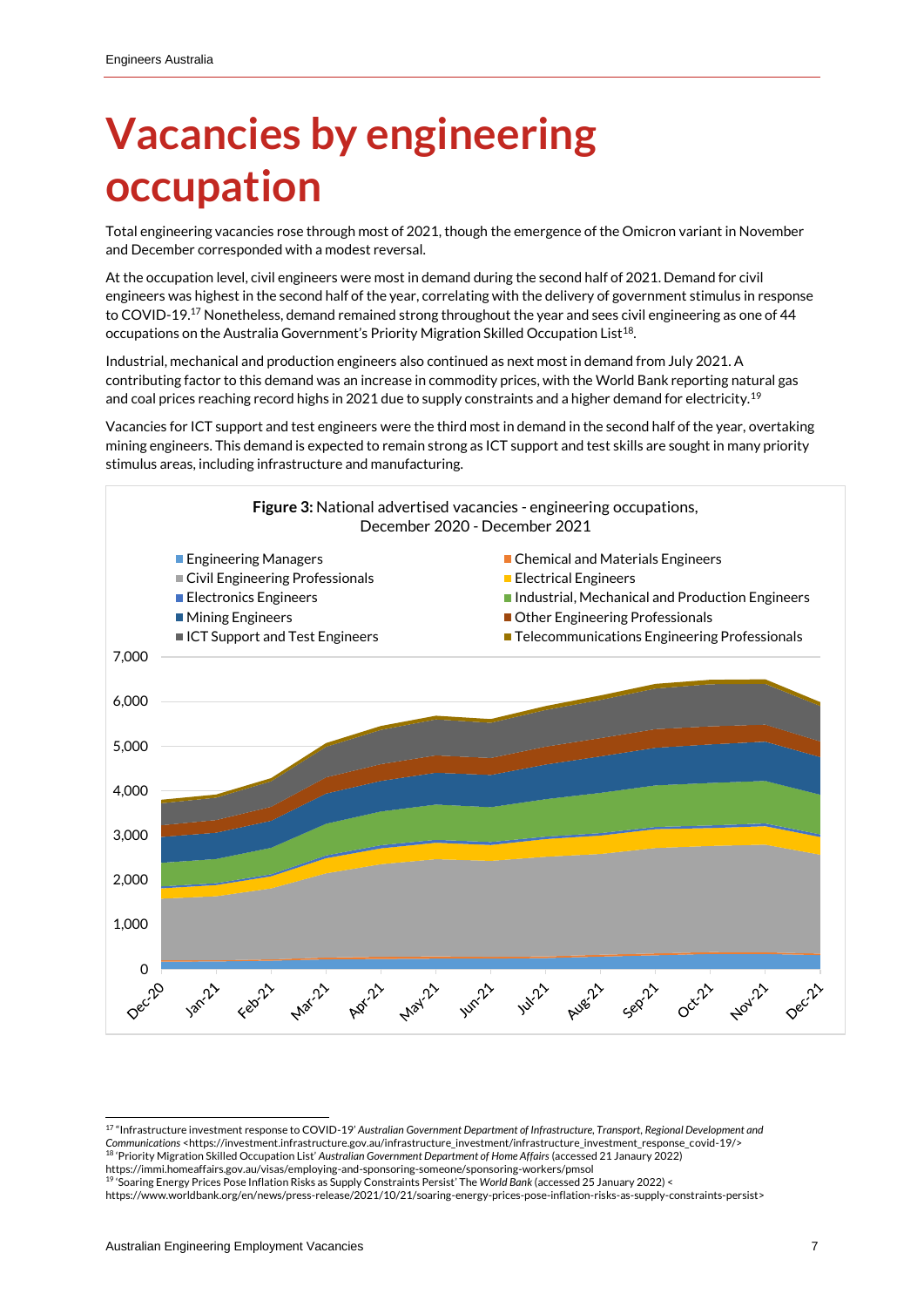### <span id="page-7-0"></span>**New South Wales**

The COVID-19 Delta outbreak and the associated 107-day lockdown had a profound impact on the NSW economy in the second half of 2021. Around 235,000 jobs were lost during this period. While eased restrictions and a high vaccination rate were expected to drive recovery, $^{20}$  the onset of the Omicron variant in December has rendered a prompt rebound unlikely.

Despite tumultuous September and December quarters, demand for engineering skills remained strong –recording a small increase in vacancies (three per cent), even as both professional vacancies and total vacancies declined. Existing NSW Government measures to support economic recovery, which includes \$3.6 billion in infrastructure and capital maintenance works, continued to provide resilience to the economy. <sup>21</sup>

Omicron, however, brings new uncertainties: The NSW Government remains determined to impose few restrictions, though deaths have risen to their highest point in the pandemic and the state's per capita infection rate has been among the highest on earth.<sup>22</sup>

Despite an uncertain macroeconomic outlook, steady demand for engineers throughout the Delta outbreak, as well as the ongoing rollout of state-level stimulus bode well for a positive if delayed rebound.



- **12 month** engineering vacancy growth rate: **+54%**
- **6 month** engineering vacancy growth rate: **+3%**
- **3 month** engineering vacancy growth rate: **+1%**

<sup>20</sup> 'COVID-19 Economic Recovery Strategy: A bright future for NSW' *NSW Government* (accessed 21 January 2022)

<sup>&</sup>lt;https://www.nsw.gov.au/sites/default/files/2021-10/economic-recovery-report\_211021.pdf><br><sup>21</sup> ibid

<sup>22</sup> Cait Kelly, Josh Nicholas and Andy Ball 'Australia's Covid surge in four charts: NSW now has one of world's highest infection rates' *The Guardian*  (December 2021) <https://www.theguardian.com/australia-news/datablog/2021/dec/31/australias-covid-surge-in-four-charts-nsw-now-has-one-ofworlds-highest-infection-rates> (accessed 25 January 2022)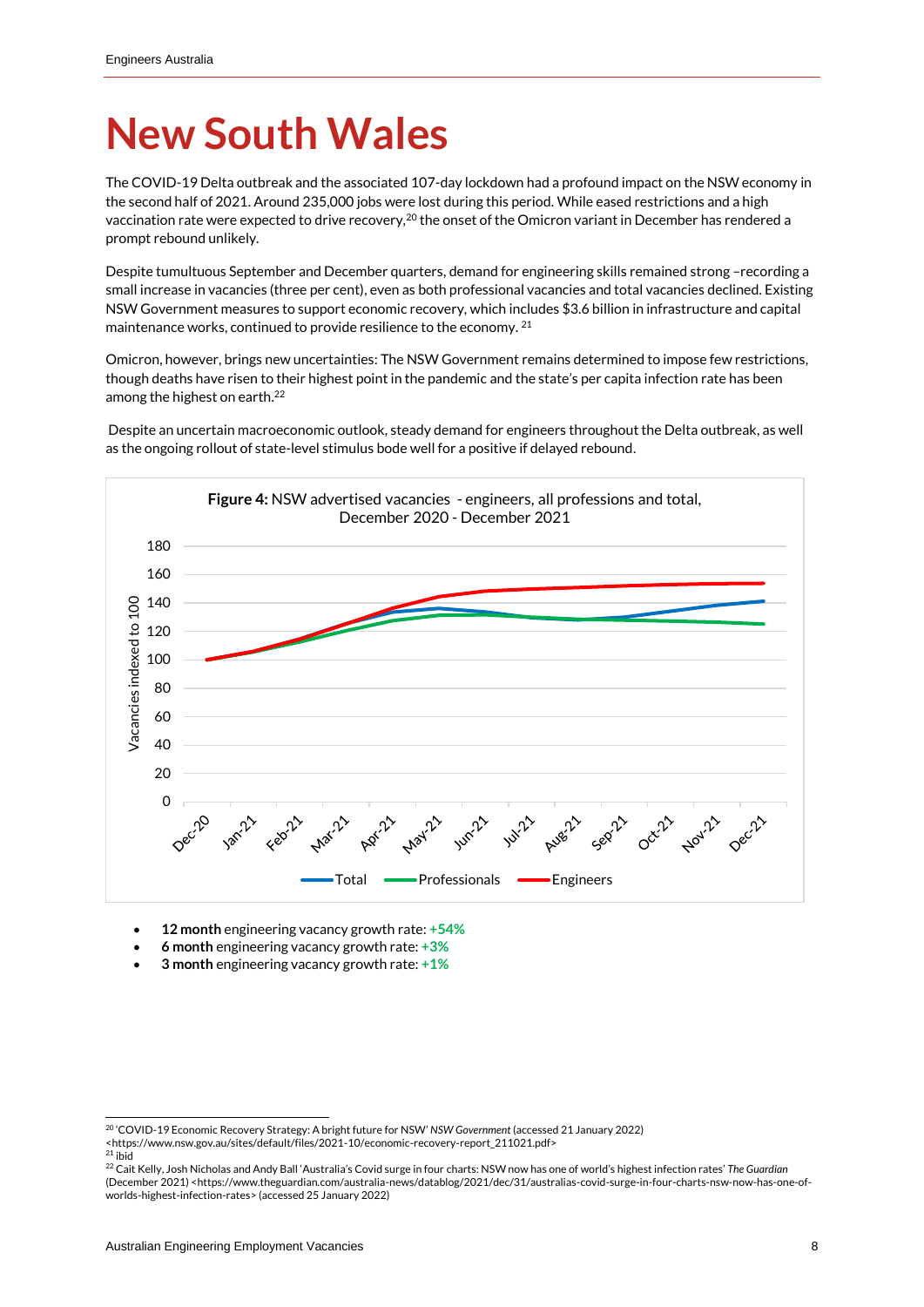### <span id="page-8-0"></span>**Victoria**

Victoria is one of three states to experience a decline in vacancies in the second half of 2021 as the Delta outbreak took hold (the other two are South Australia and Tasmania). In August, employment had risen by 288,000 since September 2020, with unemployment low at 4.1 per cent and workforce participation at a record high.<sup>23</sup> However, restrictions were reimposed from August to October to contain the Delta strain. Vacancies declined from this point, though the fall was mitigated by a gradual easing of restrictions as the outbreak subsided.

The Victorian Government expected employment to recover strongly as restrictions eased, with high labour demand as output increased. State investment in infrastructure, digital skills and R&D is also expected to benefit the engineering profession.<sup>24</sup> Ultimately, however, the Omicron outbreak has again muddied projections for the first half of this year.



- **12 month** engineering vacancy growth rate: **+44%**
- **6 month** engineering vacancy growth rate: **-6%**
- **3 month** engineering vacancy growth rate: **-3%**

<sup>23</sup> 'Victoria Budget 2021/22: Creating Jobs, Caring for Victorians: 2021/22 Budget Update' *Victoria State Government* (accessed 21 January 2022) <https://www.dtf.vic.gov.au/sites/default/files/document/2021-22%20Budget%20Update.pdf>

<sup>24</sup> 'Victorian Budget 2020/21: Putting people first' *Victorian Government (*accessed 21 July 2021) <https://s3-ap-southeast-

<sup>2.</sup>amazonaws.com/budgetfiles202021.budget.vic.gov.au/2020-21+State+Budget+-+Budget+Overview.pdf>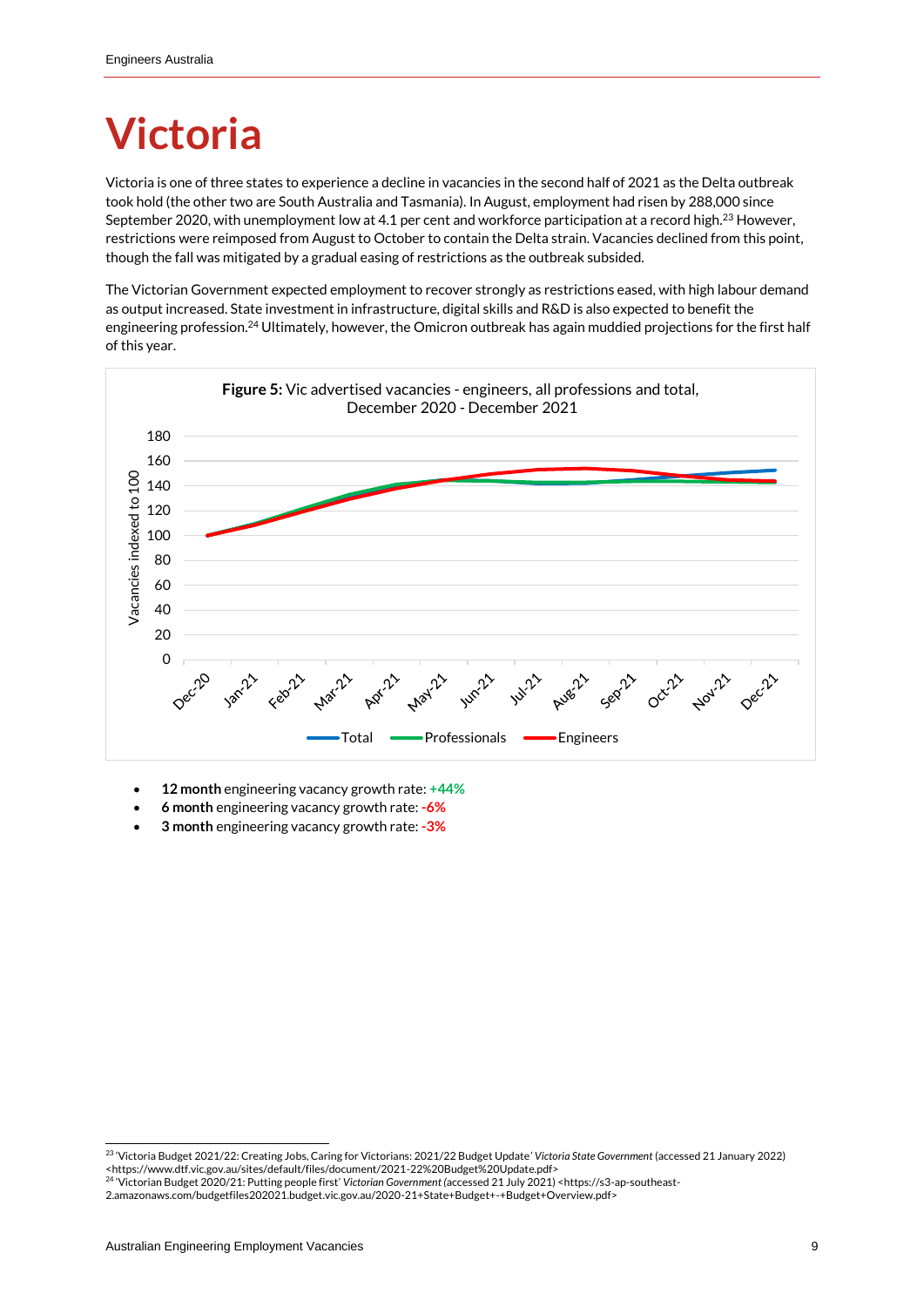### <span id="page-9-0"></span>**Queensland**

Engineering vacancy growth in Queensland continued to rise in the second half of 2021 with a 12 per cent increase continuing to outpace both professional and total vacancies.

The Queensland economy fared well in the second half of the year, with employment rising by 90,000 people on pre-COVID levels as of October 2021.<sup>25</sup> High vaccination rates allowed the state to avoid prolonged lockdowns and reopen borders to interstate travellers in December. 26

Strong commodity prices and export projections, \$50 billion in planned infrastructure expenditure to 2025, and a decade-long pipeline of works connected to the 2032 Olympic and Paralympic Games are expected to support Queensland through challenging times. While ongoing uncertainties surrounding the pandemic make firm predictions difficult, the sunshine state appears well positioned for continued growth.



- **12 month** engineering vacancy growth rate: **+67%**
- **6 month** engineering vacancy growth rate: **+12%**
- **3 month** engineering vacancy growth rate: **+4%**

<sup>25</sup> '2021-22 Budget Update: Mid-year fiscal and economic review' *Queensland Government (Queensland Treasury)* (accessed 21 January 2022) < https://s3.treasury.qld.gov.au/files/2021-22\_Budget-Update\_web.pdf>  $26$  ibid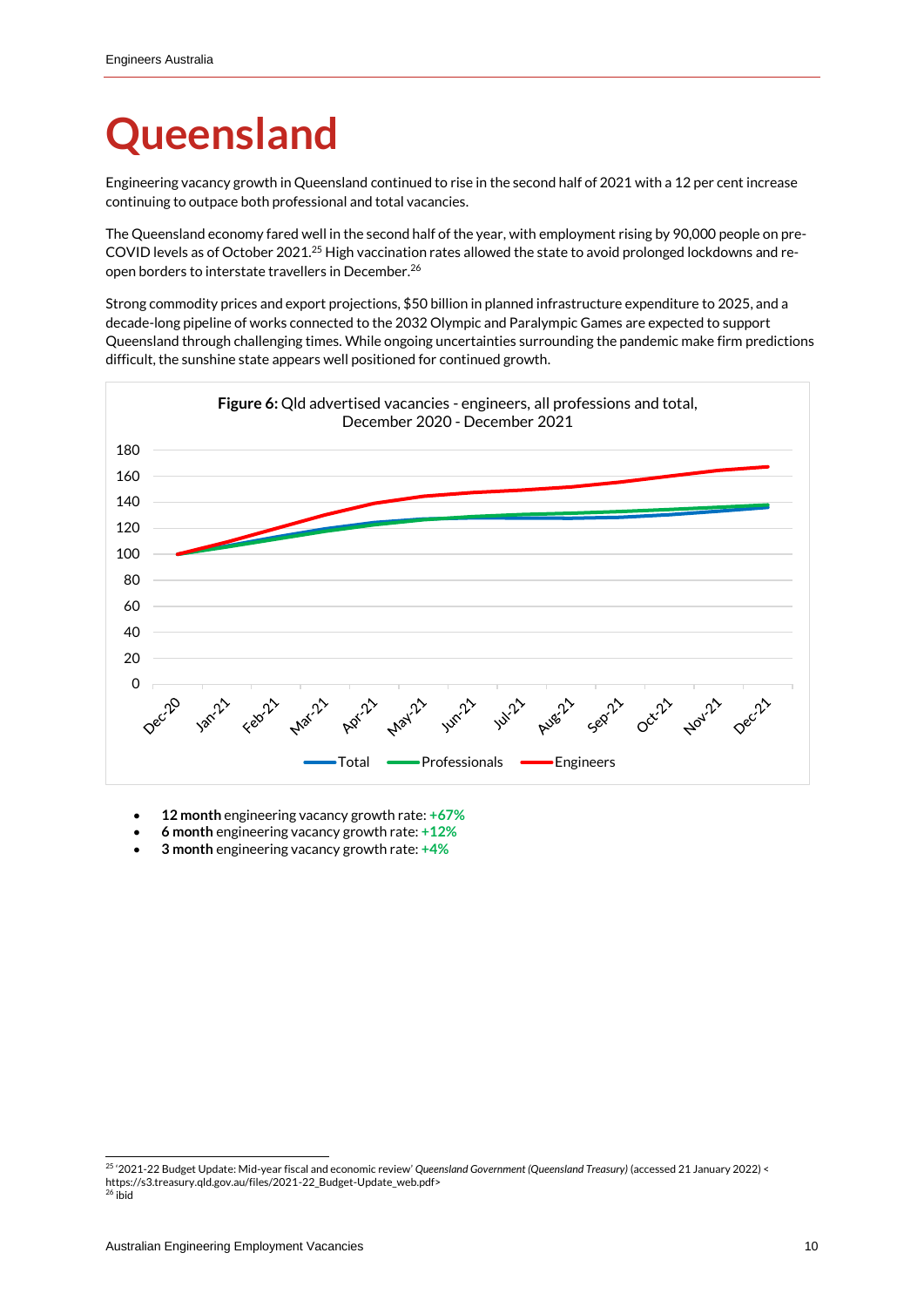#### <span id="page-10-0"></span>**Western Australia**

Western Australians continued to live without COVID-19 for most of 2021. Geographic isolation and the decision to pursue an aggressive COVID elimination strategy has meant WA ran largely as normal in 2021, with minimal lockdowns and other restrictions on day-to-day activities. The state also benefited from an increase in iron ore prices as demand for Chinese steel surged amid supply chain disruption in Brazil.<sup>27</sup> Indeed, the state recorded the lowest unemployment rate of any Australian jurisdiction since July 2012- joblessness falling to 3.9 per cent in October 2021. 28

Engineering vacancies registered growth of 5 per cent in the second half of the year. This closely corresponds with growth in professional and total vacancies in the same period.

With West Australian minerals and energy products accounting for around half of Australia's exports, the forecast increase in total exports to a record \$379 billion in 2021-22 is positive news for the state's economy. This should contribute to continued strong employment outcomes, including in engineering.<sup>29</sup> As the world's largest producer of mined lithium, Western Australia is also uniquely placed to benefit from rising global uptake of electric vehicles and battery storage systems. 30

Nonetheless, some risk remains for the year ahead. While a planned reopening of state and international borders has been delayed indefinitely, Western Australia has experienced a small COVID outbreak. But ifthis can be curbed, ongoing growth and a positive export climate is likely to drive continued demand for engineering labour and skills.



- **12 month** engineering vacancy growth rate: **+39%**
- **6 month** engineering vacancy growth rate: **+5%**
- **3 month** engineering vacancy growth rate: **+2%**

https://www.wa.gov.au/government/publications/western-australias-economy-and-international-trade>

<sup>27</sup> 'Western Australia Iron Ore Profile – December 2021' *Government of Western Australia* (accessed 21 January 2022) <

<sup>28</sup> 'Western Australia's economy and international trade' *Government of Western Australia* (accessed 21 January 2022) <

https://www.wa.gov.au/government/publications/western-australias-economy-and-international-trade><br><sup>29</sup> 'Resources and Energy Quarterly – December 2021' Australian Government Department of Industry, Science, Energy and Reso 2022) <https://publications.industry.gov.au/publications/resourcesandenergyquarterlydecember2021/index.html> <sup>30</sup> 'Western Australia Battery Minerals Profile – December 2021' *Government of Western Australia Department of Jobs, Tourism, Science and Innovation*

<sup>(</sup>downloaded 21 January 2022) <https://www.wa.gov.au/government/publications/western-australias-economy-and-international-trade>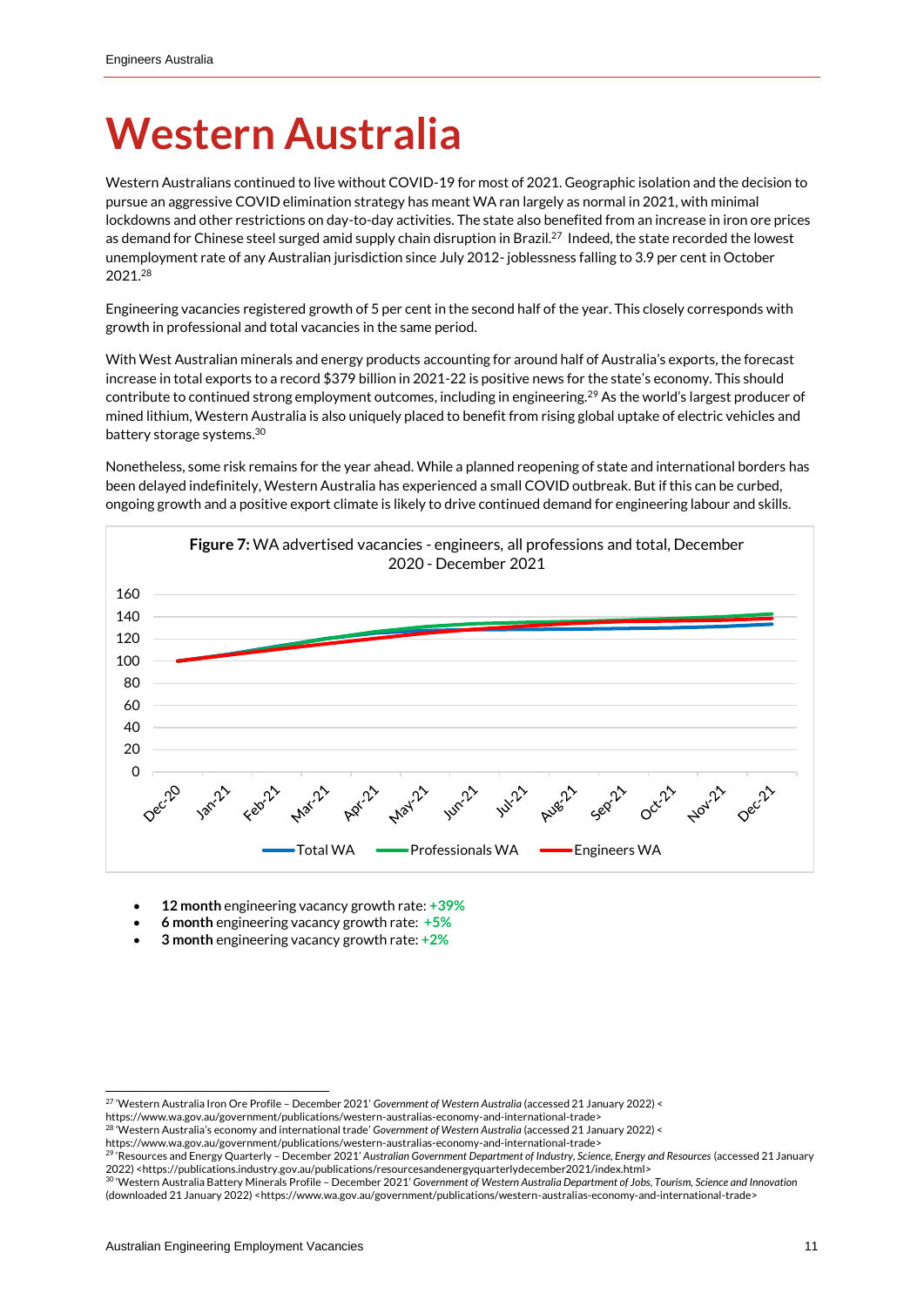### <span id="page-11-0"></span>**South Australia**

Though engineering vacancies in South Australian trended upward in the first half of 2021, the second half of the year saw a 12 per cent decline. The decline began in July as the state entered lockdown to combat an outbreak of the COVID-19 Delta strain. High vaccination rates saw the state reopen borders in November – though the Omicron outbreak commenced shortly thereafter. Ultimately, engineering vacancies still recorded an increase year-on-year, but the rise was smaller than for both professionals and the total labour market.

A combination of strong health sector interventions, public investment in infrastructure, hospitals, business hubs and other stimulus measures have fostered confidence in South Australia and helped private investment rebound. <sup>31</sup> The state recorded a fall in the unemployment rate to 3.9 percent in December 2021 – the lowest monthly jobless rate on record.<sup>32</sup> Ongoing government investment in renewables, space and defence offers further cause for bullishness on engineering employment in 2022.



- **12 month** engineering vacancy growth rate: **+21%**
- **6 month** engineering vacancy growth rate: **-12%**
- **3 month** engineering vacancy growth rate: -**5%**

<sup>31</sup> 'SA's 'excellent run through COVID continues': Deloitte' *Government of South Australia, Steven Marshall, Premier of South Australia Media Release*  (accessed 21 January 2022) https://www.premier.sa.gov.au/news/media-releases/news/sas-excellent-run-through-covid-continues-deloitte<br><sup>32</sup> 'SA's unemployment rate lowest since records began' Government of South Australia, S 21 January 2022) <https://www.premier.sa.gov.au/news/media-releases/news/sas-unemployment-rate-lowest-since-records-began>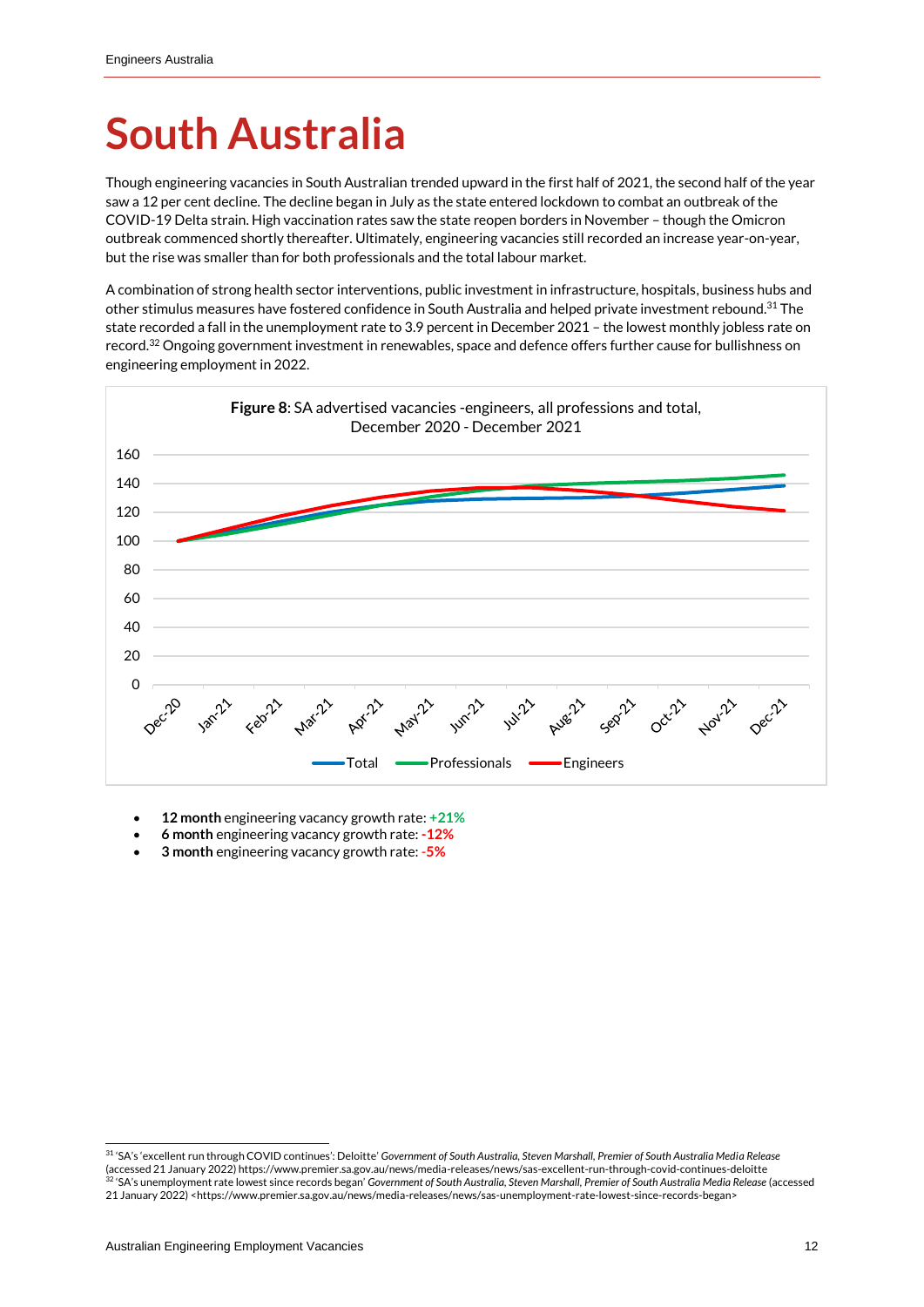#### <span id="page-12-0"></span>**Tasmania and the territories**

The number of engineering vacancies recorded in each of Tasmania, the Northern Territory and the Australian Capital Territory is consistently low. Trend analysis for these jurisdictions have therefore been combined and compared to the national total (see Figure 9).

Tasmania and the territories have all been dealing with outbreaks of the Delta and Omicron variants of COVID-19. This has seen a decline in engineering and total vacancies in both Tasmania and the ACT. Nonetheless, all three governments have resolved to respond to the most recent outbreak with fewer restrictions. While projecting the trend for the first half of 2022 is challenging, a marked increase appears unlikely.

#### <span id="page-12-1"></span>**Tasmania**

Engineering vacancies in Tasmania declined by 15 per cent in the second half of 2021. Despite vacancy growth peaking for the year in July, a 9 per cent decline occurred across the December quarter. With the apple isle experiencing a major Omicron outbreak in December, vacancies are likely to continue to decline.

#### <span id="page-12-2"></span>**Northern Territory**

The Northern Territory recorded 44 per cent growth in engineering vacancies in 2021 albeit on low vacancy numbers overall. The second half of the year saw vacancies grow steadily at 14 per cent, but the December quarter saw an increase of just 1 per cent. The Omicron outbreak makes negative growth in vacancies in the 2022 March quarter likely.

#### <span id="page-12-3"></span>**Australian Capital Territory**

The Australian Capital Territory experienced an increase in vacancies in the first half of 2021. However, the second half of the year registered a 10 per cent decline, as vacancies began to fall in July following the Delta outbreak. The subsequent and ongoing Omicron outbreak will likely see this trend continue.